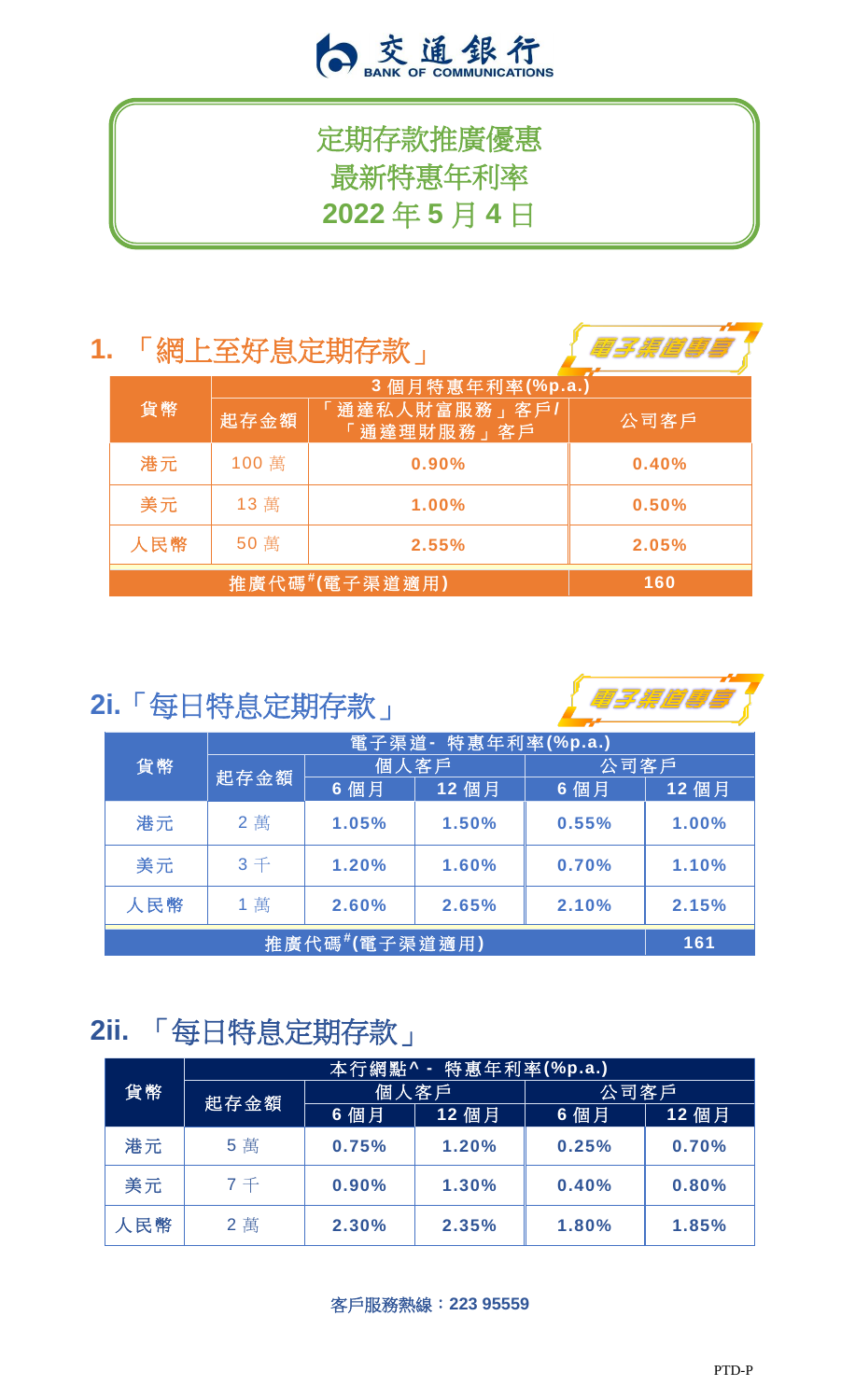

### **Time Deposit Promotion The Latest Preferential Rate 4 May 2022**

### **1. Online Delighted Time Deposit**

**E-Channel Exclusive** 

|                                                   | 3 Months Preferential Interest Rate (%p.a.)       |                                                                                              |                                      |  |  |
|---------------------------------------------------|---------------------------------------------------|----------------------------------------------------------------------------------------------|--------------------------------------|--|--|
| <b>Currencies</b>                                 | <b>Minimum</b><br><b>Deposit</b><br><b>Amount</b> | <b>BComBEST Private Services</b><br><b>Customers / BComBEST</b><br><b>Services Customers</b> | <b>Corporate</b><br><b>Customers</b> |  |  |
| <b>HKD</b>                                        | 1,000,000                                         | 0.90%                                                                                        | 0.40%                                |  |  |
| <b>USD</b>                                        | 130,000                                           | 1.00%                                                                                        | 0.50%                                |  |  |
| <b>CNY</b>                                        | 500,000                                           | 2.55%                                                                                        | 2.05%                                |  |  |
| <b>Promotion Code# (Applicable for E-Channel)</b> | 160                                               |                                                                                              |                                      |  |  |

#### **2i. Daily Preferential Time Deposit**

**E-Channel Exclusive** 

|                                                   | E-Channel -Preferential Interest Rate (%p.a.) |                           |                  |                            |                  |
|---------------------------------------------------|-----------------------------------------------|---------------------------|------------------|----------------------------|------------------|
| <b>Currencies</b>                                 | <b>Minimum</b>                                | <b>Personal Customers</b> |                  | <b>Corporate Customers</b> |                  |
|                                                   | <b>Deposit</b><br><b>Amount</b>               | <b>6 Months</b>           | <b>12 Months</b> | <b>6 Months</b>            | <b>12 Months</b> |
| <b>HKD</b>                                        | 20,000                                        | 1.05%                     | 1.50%            | 0.55%                      | 1.00%            |
| <b>USD</b>                                        | 3,000                                         | 1.20%                     | 1.60%            | 0.70%                      | 1.10%            |
| <b>CNY</b>                                        | 10,000                                        | 2.60%                     | 2.65%            | 2.10%                      | 2.15%            |
| <b>Promotion Code# (Applicable for E-Channel)</b> |                                               |                           |                  |                            | 161              |

### **2ii. Daily Preferential Time Deposit**

|                   | Outlets of the Bank <sup>^</sup> - Preferential Interest Rate(%p.a.) |                           |                  |                            |                  |
|-------------------|----------------------------------------------------------------------|---------------------------|------------------|----------------------------|------------------|
| <b>Currencies</b> | <b>Minimum</b>                                                       | <b>Personal Customers</b> |                  | <b>Corporate Customers</b> |                  |
|                   | <b>Deposit</b><br><b>Amount</b>                                      | <b>6 Months</b>           | <b>12 Months</b> | <b>6 Months</b>            | <b>12 Months</b> |
| <b>HKD</b>        | 50,000                                                               | 0.75%                     | 1.20%            | 0.25%                      | 0.70%            |
| <b>USD</b>        | 7,000                                                                | 0.90%                     | 1.30%            | 0.40%                      | 0.80%            |
| <b>CNY</b>        | 20,000                                                               | 2.30%                     | 2.35%            | 1.80%                      | 1.85%            |